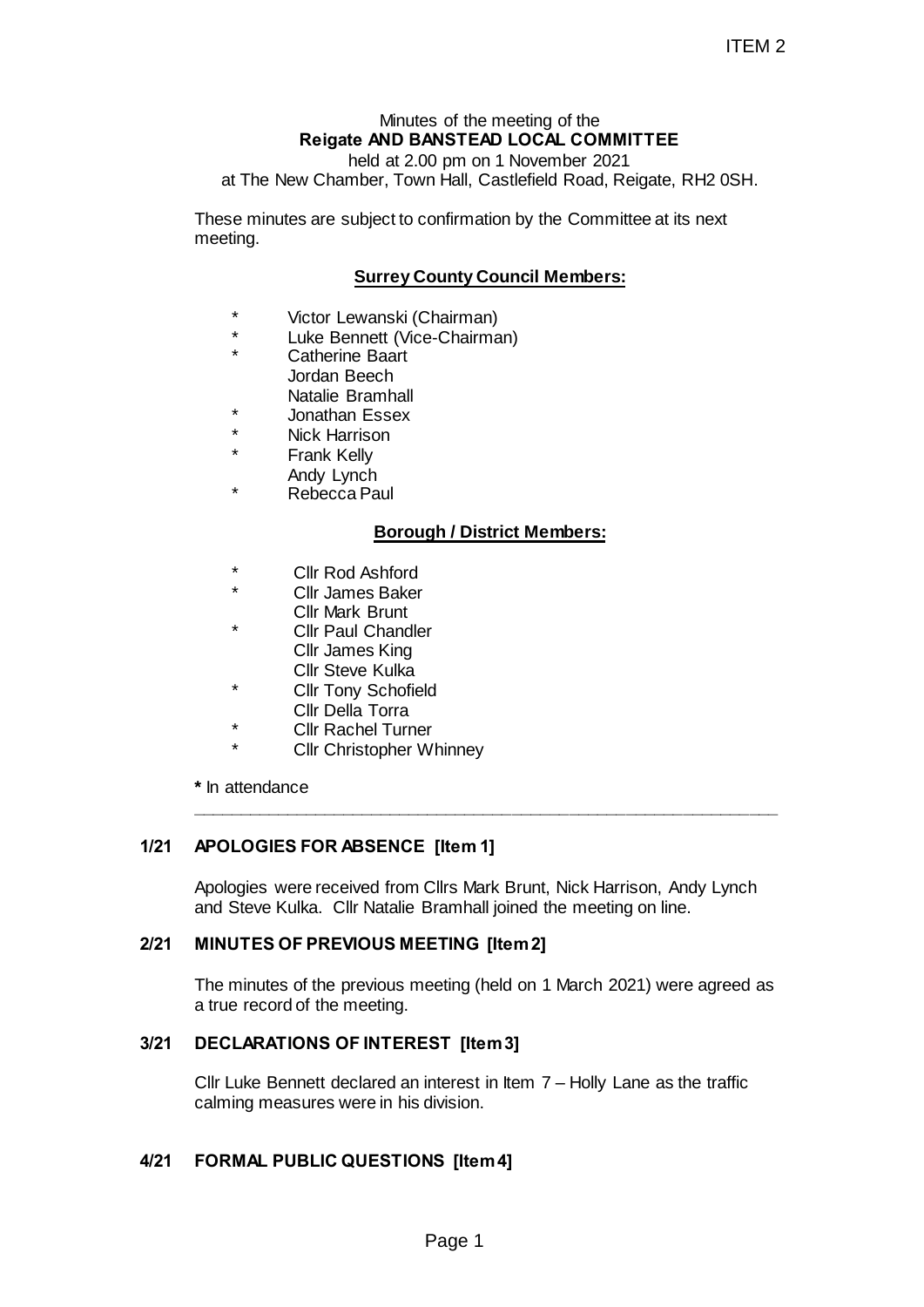One formal public question was received from Horley Town Council regarding traffic calming measures at Wheatfield Way, Horley.

The question and the written answer were published in the supplementary agenda. Town Councillor Mike George attended the meeting and raised the following issues:

Cllrs were concerned about road safety and speeding issues in Wheatfield Way, there had been a number of incidents where cars had driven into people's gardens. The Highway Engagement & Commissioning Manager explained that Surrey County Council took road safety very seriously however there were other roads that had already been prioritised for improvements based on road safety evidence. The Council were open to reductions in speed limits where speeds were 24 miles per hour or slower based on the County Road Safety Policy. TTEM 2<br>
One formal public question was receiver<br>
traffic calming measures at Wheatfield V<br>
The question and the written answer we<br>
agenda. Town Councillor Mke George :<br>
Clirs were concerned about road safety<br>
Way, there ha

Cllr Schofield informed the Committee that 2 bollards had been missing for at least the last 2 years in Wheatfield Way.

#### **Actions:**

- Horley Town Cllr Mike George and the Highway Engagement & Commissioning Manager to discuss how to best manage the serious incidents in Wheatfield Way, what the costs would be to improve the situation and if a Community Infrastructure Levy funding application to Reigate and Banstead Borough Council would be appropriate.
- Cllr Schofield to e-mail the Highway Engagement & Commissioning Manager and copy in the Highways e-mail with the details about the 2 bollards that have been missing in Wheatfield Way.

## **5/21 FORMAL MEMBER QUESTIONS [Item 5]**

There were no formal member questions received.

# **6/21 PETITIONS [Item 6]**

**Declarations of Interest:** None

**Officers attending:** Zena Curry, Highways Officer

## **Petitions, Public Questions, Statements:** One

There was one petition received regarding the poor quality road surface on Winkworth Road. A petition response had been prepared, outlining the remedial works that were taking place.

The petitioner, Brian Ransom was in attendance and raised the following questions: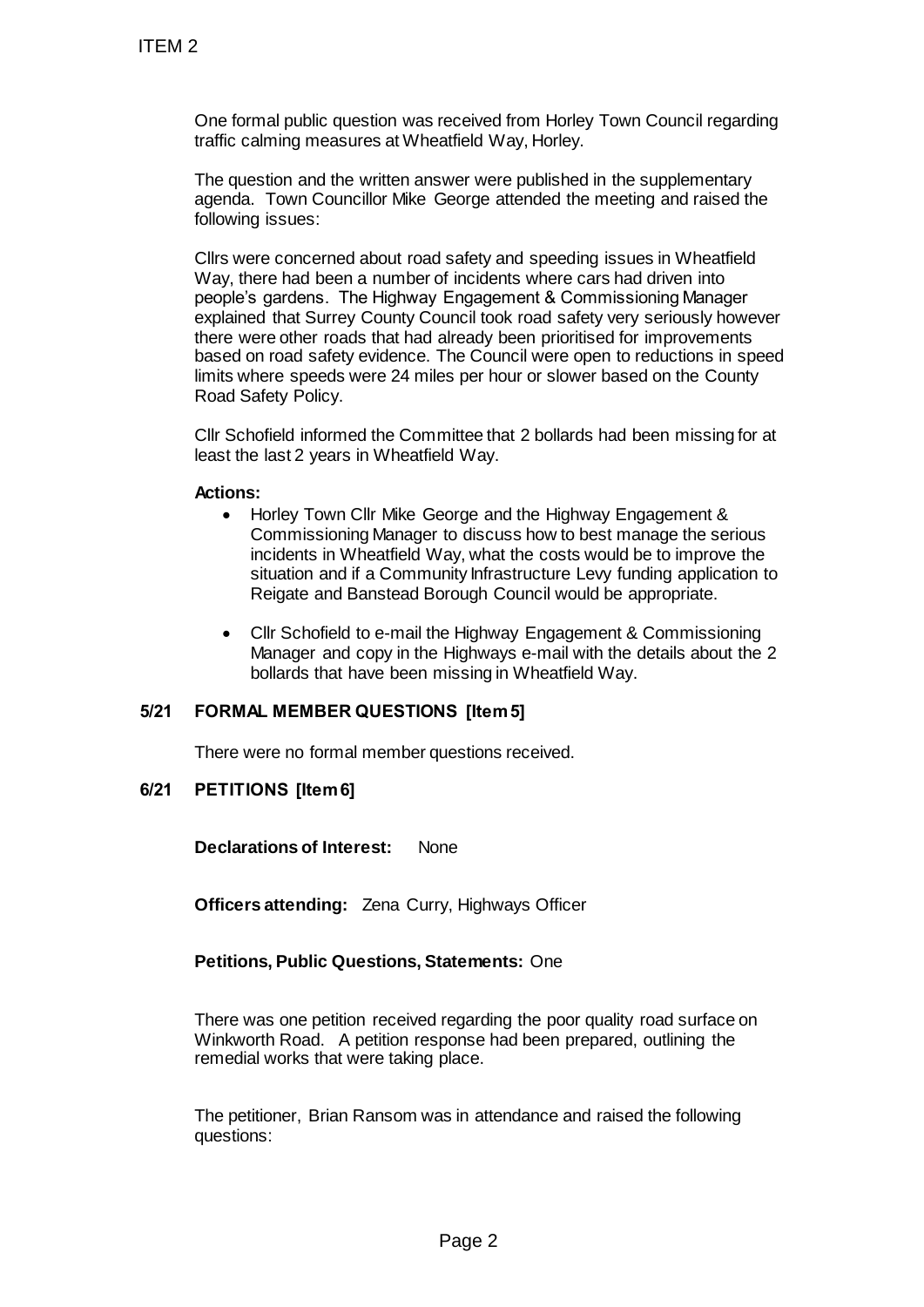- 1. How many noisy road joints on Winkworth Road would be rectified? (He believed there were over 80 on the road.)
- 2. How much budget is being given to this and how many joints are being prioritised?
- 3. Could the drainage issues be dealt with as the same time?

The Highway Engagement & Commissioning Manager informed the committee of the good news that a package of drainage scheme repairs for this area including some funding had been put together and would hopefully progress before the end of the financial year.

**Action:** Highway Engagement & Commissioning Manager will take the questions back to colleagues to find out the number of joints to be repaired.

The Local Committee **NOTED** the comments.

## **7/21 SPEED LIMIT CHANGES ON HOLLY LANE (BANSTEAD), PARK LANE, CLAYHALL LANE AND WHITEHALL LANE (REIGATE) [Item 7]**

**Declarations of Interest:** Cllr Luke Bennett declared an interest as this scheme was in his division.

**Officers attending:** Duncan Knox, Road Safety Officer

## **Petitions, Public Questions, Statements:** None

The Local Committee (Reigate & Banstead) **AGREED**, based on the evidence:

- i) That the speed limit be reduced from 60mph to 40mph on Holly Lane (Banstead), between the existing 30mph speed limit adjacent to the junction with Holly Lane West, and the existing 30 mph speed limit adjacent to the entrance to the Holly Lane car park for Banstead Woods. ITEM 2<br>
Dints on Winkworth Road would be rectified?<br>
e over 80 on the road.)<br>
Ding given to this and how many joints are being<br>
use be dealt with as the same time?<br>
Accommissioning Manager informed the<br>
tat a package of dr
- ii) That the speed limit be reduced from 60mph to 30mph on Park Lane (Reigate), between the existing 30 mph speed limit approximately 60m to the north of the junction with Wesley Close at the northern end, and the junction with Park Lane East at the southern end.
- iii) That the speed limit be reduced from 60mph to 30 mph on Clayhall Lane between the existing 30 mph on Park Lane East at the northern end and the junction with Slipshatch Road at the southern end.
- iv) That the existing speed limit be reduced from 60mph to 20mph on Whitehall Lane between the junction with Sandcross Lane at the